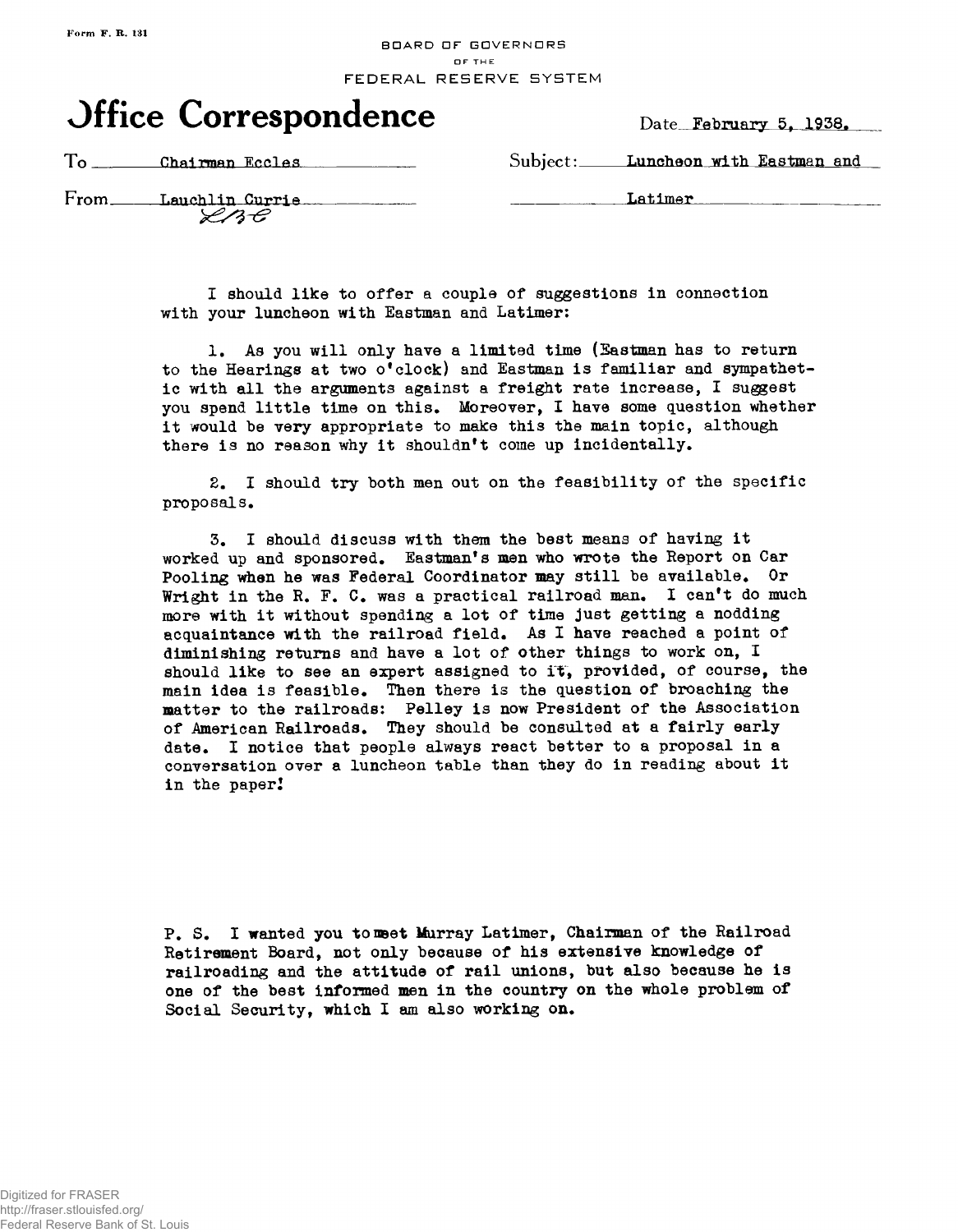## RAILROAD EQUIPMENT BUYING 1956-57

|              |                     | Freight Cars |               |                 | Locomotives |                           |  |
|--------------|---------------------|--------------|---------------|-----------------|-------------|---------------------------|--|
|              |                     | <b>New</b>   | Unfilled      |                 | New         | Unfilled                  |  |
|              | Shipments           | orders       | orders        | Shipments       | orders      | orders                    |  |
| January 1936 | $746 \underline{1}$ | $1,050$ $2/$ | $11,315$ $1/$ | $0 \frac{1}{2}$ | 182/        | $40 \underline{\text{J}}$ |  |
| February     | 430                 | 7,236        | 12,629        |                 | 46          | 86                        |  |
| March        | 186                 | 627          | 13,478        |                 | 13          | 97                        |  |
| April        | 2,066               | 3,650        | 15,683        | 7               | 15          | 106                       |  |
| May          | 2,299               | 9,677        | 22,964        | 9               | 10          | 112                       |  |
| June         | 2,056               | 4,320        | 25,311        | 13              | 24          | 128                       |  |
| July         | 1,924               | 4,469        | 24,373        | 20              | 9           | 118                       |  |
| August       | 3,804               | 3,225        | 20,530        | 25              | 3           | 111                       |  |
| September    | 4,963               | 3,100        | 18,434        | 13              | 24          | 114                       |  |
| October      | 5,205               | 1,310        | 13,291        | 9               | 22          | 130                       |  |
| November     | 3,799               | 1,550        | 16,579        | 13              | 174         | 333                       |  |
| December     | 3,483               | 17,230       | 22,421        | 28              | 88          | 380                       |  |
| January 1937 | 2,766               | 10,881       | 33,608        | 24              | 46          | 398                       |  |
| February     | 2,615               | 10,532       | 39,729        | 10              | 33          | 429                       |  |
| March        | 5,520               | 6,200        | 44,708        | 34              | 29          | 429                       |  |
| April        | 6,711               | 13,046       | 46,197        | 48              | 84          | 418                       |  |
| May          | 6,030               | 3,903        | 44,397        | 53              | 14          | 376                       |  |
| June         | 5,705               | 528          | 41,895        | 49              | 22          | 362                       |  |
| July         | 6,397               | 1,030        | 37,411        | 48              | 3           | 333                       |  |
| August       | 6,383               | 1,490        | 31,123        | 37              | 39          | 321                       |  |
| September    | 6,143               | 1,195        | 24,225        | 40              | 8           | 279                       |  |
| October      | 6,434               | 21           | 18,231        | 61              | 0           | 214                       |  |
| November     |                     |              |               |                 |             |                           |  |
| December     |                     |              |               |                 |             |                           |  |

Y] Domestic

2/ Includes Foreign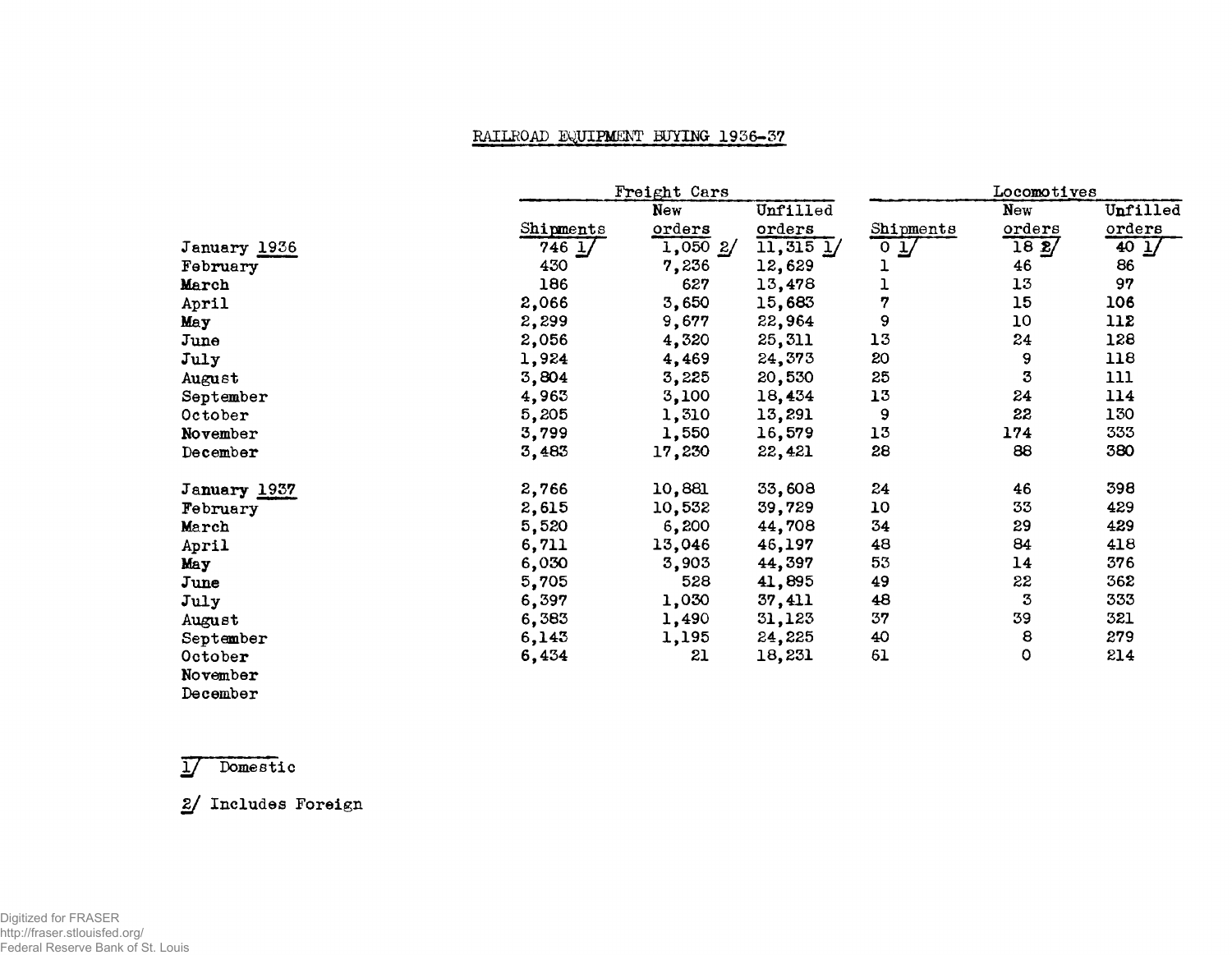|      | Index of<br>Freight-Car<br>Loadings | Railroad<br>Capital<br><b>Expenditures</b><br>(Millions of<br>dollars) | Railroad<br>Maintenance<br>Expenditures<br>(Millions of<br>dollars) |
|------|-------------------------------------|------------------------------------------------------------------------|---------------------------------------------------------------------|
|      |                                     |                                                                        |                                                                     |
| 1921 | 78                                  | 480                                                                    | 1,856                                                               |
| 1922 | 85                                  | 430                                                                    | 1,817                                                               |
| 1923 | 100                                 | 1,059                                                                  | 2,079                                                               |
| 1924 | 98                                  | 875                                                                    | 1,851                                                               |
| 1925 | 103                                 | 748                                                                    | 1,859                                                               |
| 1926 | 107                                 | 885                                                                    | 1,925                                                               |
| 1927 | 104                                 | 772                                                                    | 1,855                                                               |
| 1928 | 104                                 | 676                                                                    | 1,769                                                               |
| 1929 | 107                                 | 853                                                                    | 1,805                                                               |
| 1930 | 92                                  | 872                                                                    | 1,488                                                               |
| 1931 | 74                                  | 362                                                                    | 1,127                                                               |
| 1932 | 55                                  | 167                                                                    | 760                                                                 |
| 1933 | 58                                  | 103                                                                    | 721                                                                 |
| 1934 | 62                                  | 213                                                                    | 810                                                                 |
| 1935 | 64                                  | 188                                                                    | 883                                                                 |
| 1936 | 75                                  | 299                                                                    | 1,041                                                               |
| 1937 | 78<br>(Pre1.)                       | 475                                                                    | 1,100                                                               |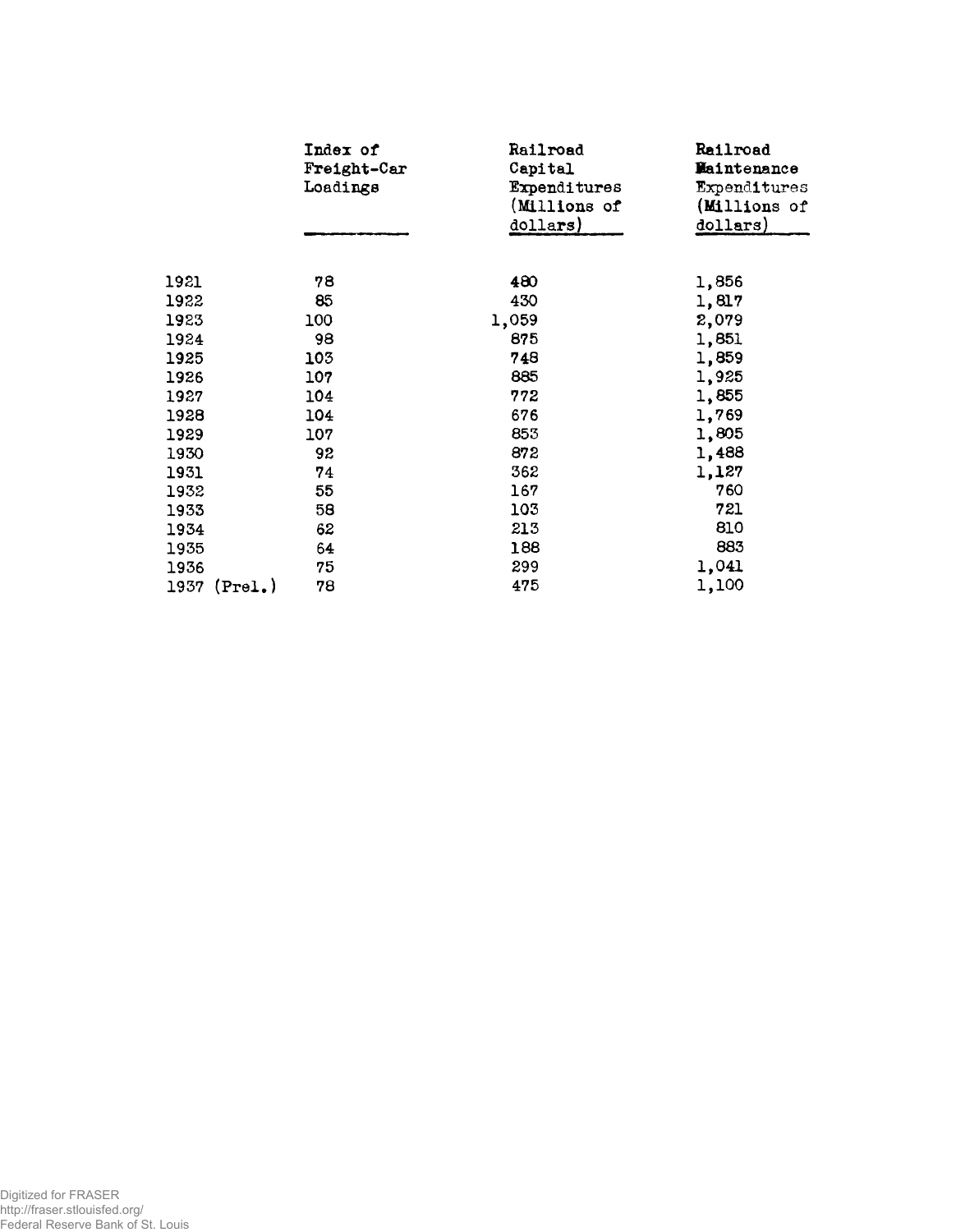|                 | Electric<br>Power<br>Production<br>(millions)<br>of kilowatt<br>hours) | Electric<br>Utility<br>Capital<br>Expenditures<br>(millions<br>of dollars) | Utility<br>Maintenance<br>Expenditures<br>(Millions of<br>dollars) |
|-----------------|------------------------------------------------------------------------|----------------------------------------------------------------------------|--------------------------------------------------------------------|
| 1919            |                                                                        |                                                                            |                                                                    |
| 1920            |                                                                        |                                                                            |                                                                    |
| 1921            | 3,415                                                                  | 310                                                                        | 75                                                                 |
| 1922            | 3,971                                                                  | 439                                                                        | 80                                                                 |
| 1923            | 4,639                                                                  | 794                                                                        | 85                                                                 |
| 1924            | 4,918                                                                  | 908                                                                        | 91                                                                 |
| 1925            | 5,489                                                                  | 846                                                                        | 98                                                                 |
| 1926            | 6,149                                                                  | 772                                                                        | 103                                                                |
| 1927            | 6,684                                                                  | 794                                                                        | 109                                                                |
| 1928            | 7,321                                                                  | 754                                                                        | 113                                                                |
| 1929            | 8,113                                                                  | 853                                                                        | 111                                                                |
| 1930            | 7,995                                                                  | 919                                                                        | 117                                                                |
| 1931            | 7,644                                                                  | 597                                                                        | 103                                                                |
| 1932            | 6,929                                                                  | 285                                                                        | 90                                                                 |
| 1933            | 7,117                                                                  | 129                                                                        | 85                                                                 |
| 1934            | 7,596                                                                  | 148                                                                        | 90                                                                 |
| 1935            | 8,283                                                                  | 193                                                                        | 95                                                                 |
| 1936            | 9,460                                                                  | 297                                                                        | 101                                                                |
| (Prel.)<br>1937 | 10,051                                                                 | 460                                                                        | 105                                                                |